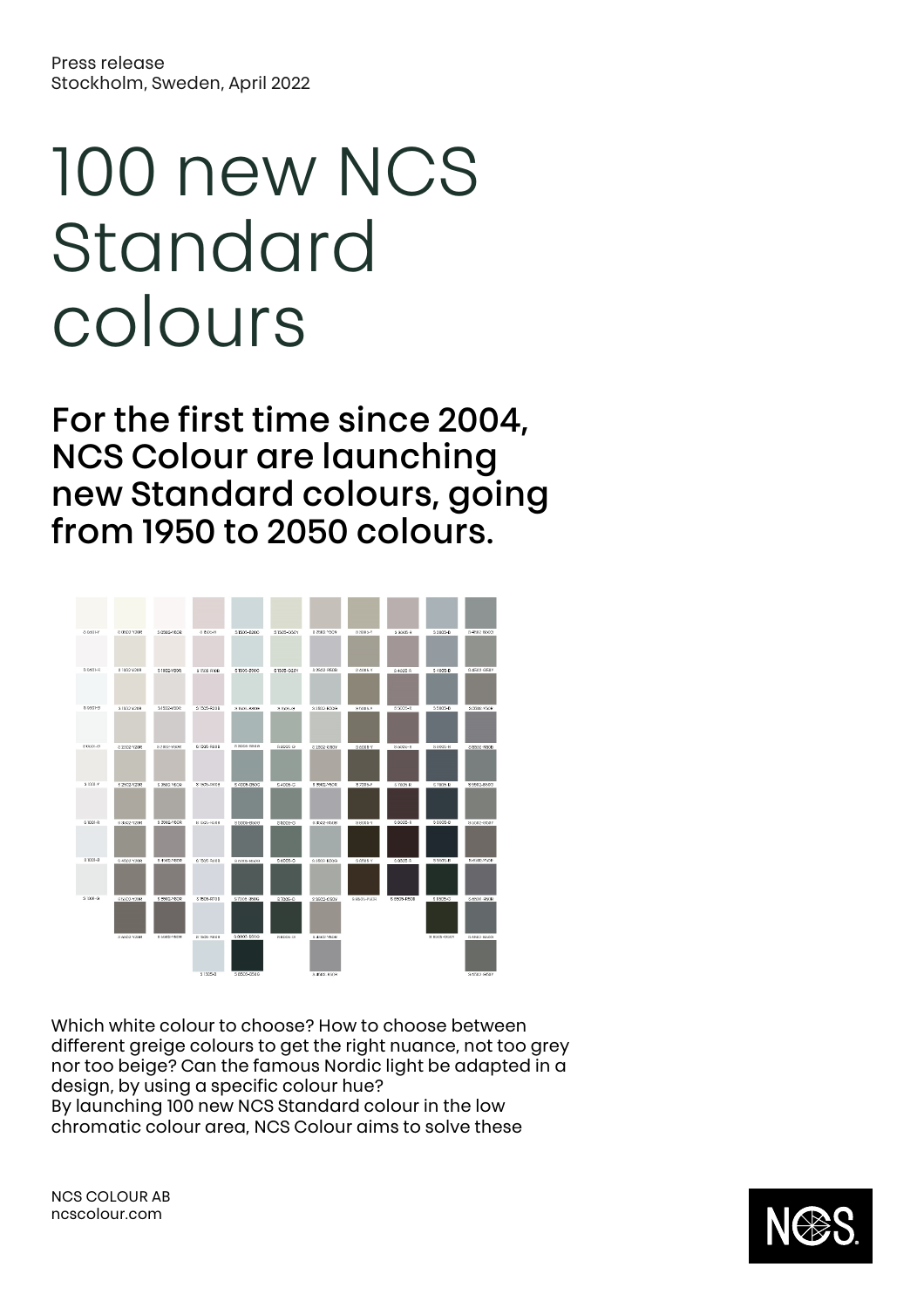questions and make colour design choices easier.

A SLIGHT DIFFERENCE CAN MAKE A GREAT IMPACT Low chromatic colours are very important in interior & exterior design, product design and architecture. When looking at colour samples, it is often difficult to distinguish between one colour and the other. However, when the colour is applied, slight differences in nuance or hue can make a major impact on the final design. For this reason, NCS Colour is making the Standard range of colours denser in the low chromatic area of the colour space, by adding 100 new NCS low chromatic Standard colours, going from 1950 to 2050 Standard colours. This offers the user more options and greater control .

## GLOBAL DESIGN COMMUNITY

The 100 new colours are the result of a joint effort between NCS Colour and a global community of colour professionals to improve the NCS System even further. New technology has enabled NCS to produce samples in completely new nuances with low chromaticness. These have never before existed in the NCS Standard colour range.

"The low chromatic colours are a constant in our top list regarding best -selling colours. We have seen over the years how important these colours are. They are frequently used in our colour development projects with the decorative paint industry, kitchen brands, home appliance, automotive industry etc. and recurrently top the list of most requested colours by the design community."

- Ingela Koski-Vähälä, Product Manager, NCS Colour

NCS COLOUR AB ncscolour.com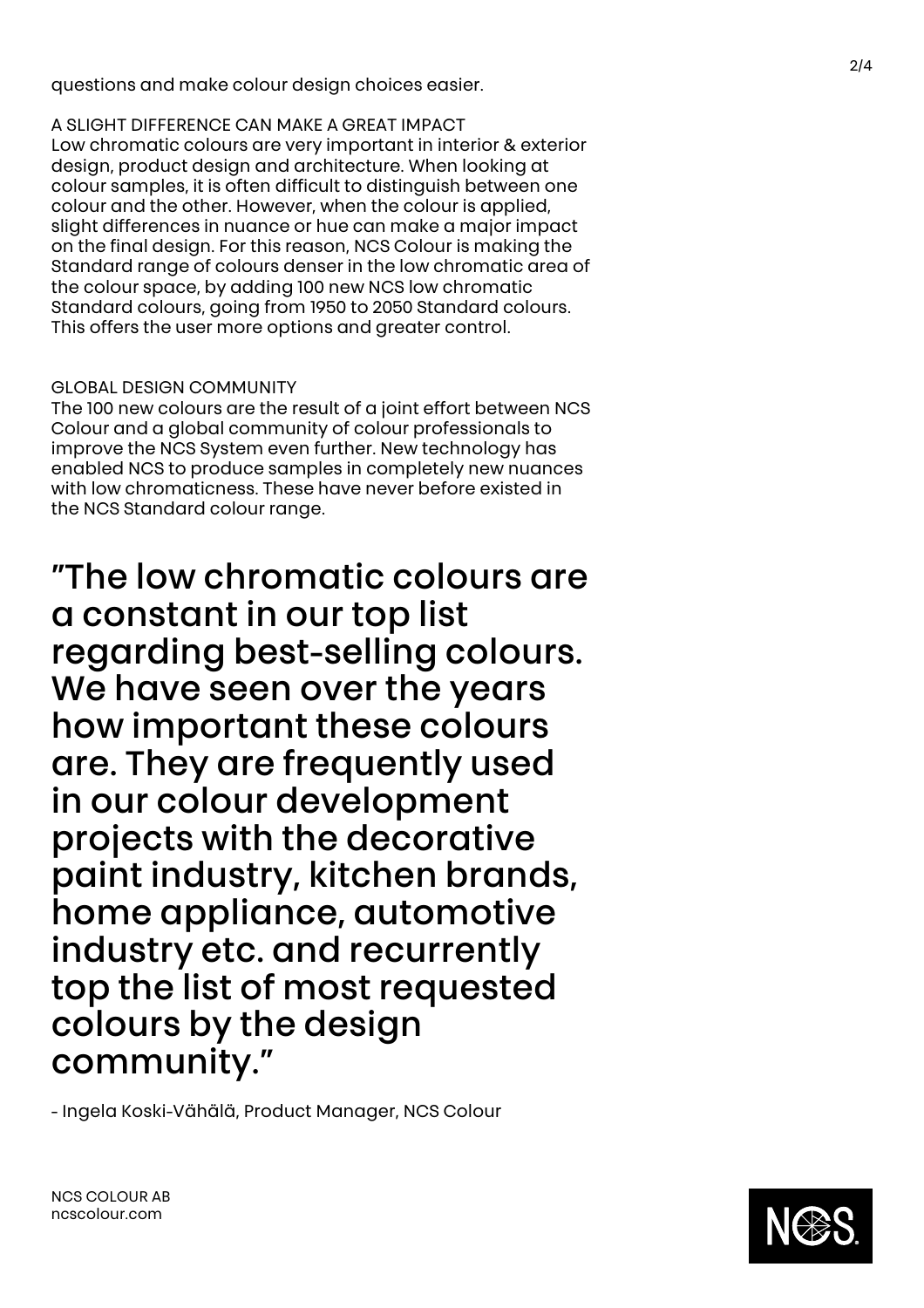### FOUR COLOUR AREAS

Low chromatic colours are the most frequently used colours in NCS apart from the truly Neutrals (N). The new colours focus on hues between Yellow and Red. This area of the NCS colour circle includes beige and brown (as a nuance of orange) and pink (nuance of red). Furthermore, "White" is an extremely important colour for paint. Even though there are countless white shades in the market, most of them have between 05 to 10 in Blackness and 00 to 02 in Chromaticness in NCS. For this reason, NCS adds two new nuances in this space, 0601 & 1001, which corresponds to the most sold whites apart from current Standard NCS.

"We take pride in constantly working to improve the Natural Colour System and its physical and digital representations. Adding 100 new Standard colours is an important milestone for us."

- Elin Askfelt, CEO, NCS Colour



### UPDATED DESIGN TOOLS

In relation to the addition of new colours, NCS also releases an update of the most popular design tools containing colour samples of the complete NCS Standard range. This includes the products NCS Index, NCS Atlas, NCS Block, NCS Album and NCS Box. The updates are made to improve usability and the sustainability of the tools.

NCS COLOUR AB ncscolour.com